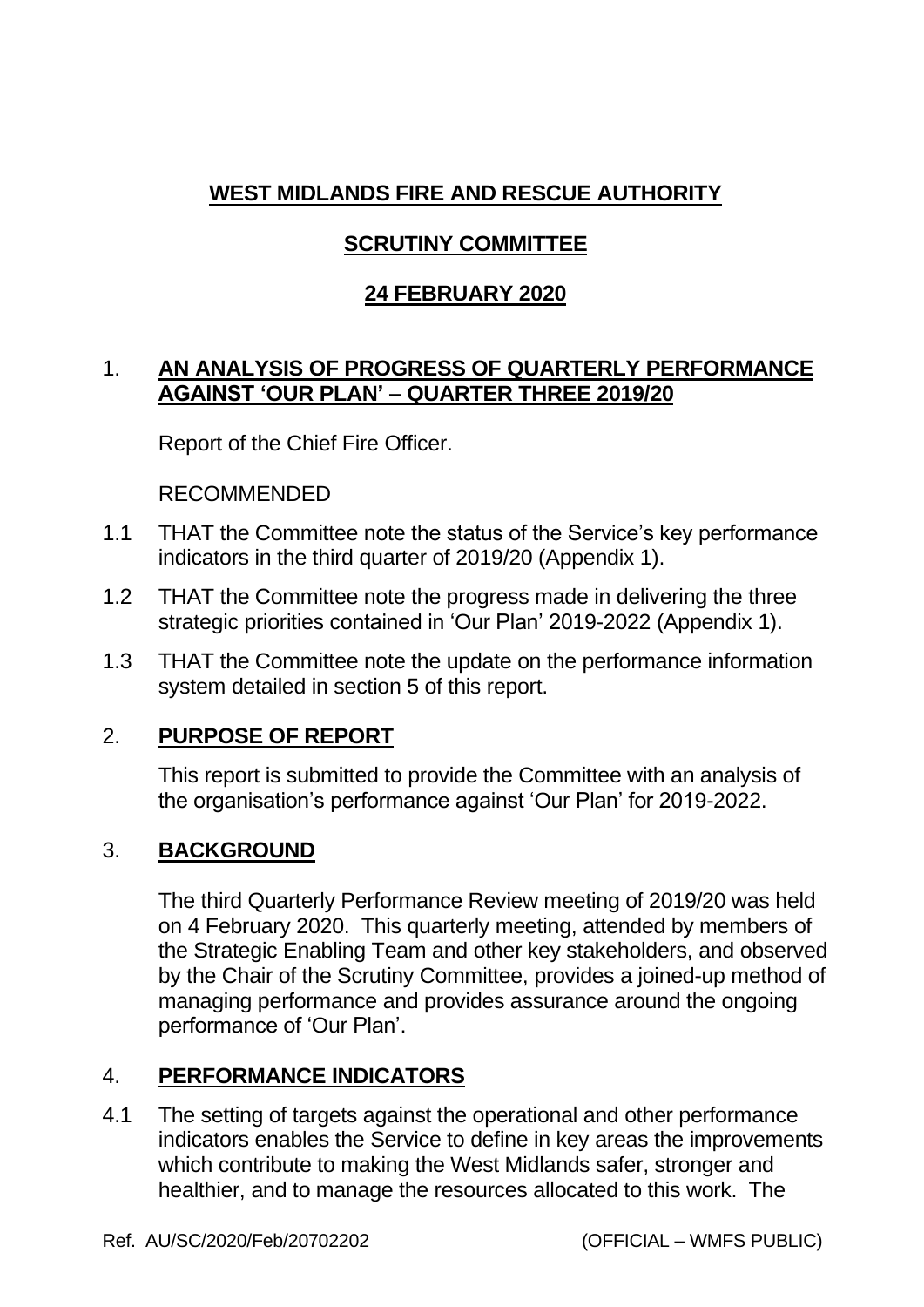- 4.2 Appendix 1 details the performance against our:
	- Performance Indicators covering:
		- Response, Prevention and Protection
		- People
		- Safety, Health and Environment
	- Strategic Objectives as outlined in 'Our Plan' and milestones due for completion within the year 2019/20.

### 4.3 Service Delivery Performance Indicators

### 4.3.1 Response:

- PI 1 the risk-based attendance standard; performance continues to be positive, with the targets having been met for all four categories of incident type. The performance is rated as over performance against the tolerance levels (blue).
- Average attendance times for Category 1 incidents (the most critical and important of the four categories) is 4 minutes 46 seconds in quarter three, an eight second increase compared to the previous quarter.
- Due to technical difficulties, average attendance times for Category 2, 3 and 4 Incident Types are not available for quarter three at the time of writing. However, historical performance would suggest that performance would remain well within the respective targets, with no evidence forthcoming to suggest otherwise. Quarter three performance for these categories will be included within the report for quarter four to ensure consistency of information.

### 4.3.2 Prevention:

- The performance indicators for the following areas demonstrate over performance against the tolerance levels (blue):
	- PI 9 The number of deliberate fires in non-domestic premises.
	- PI 11 The number of deliberate rubbish fires.
- The performance indicators for the following areas demonstrate performance is within the tolerance levels (green):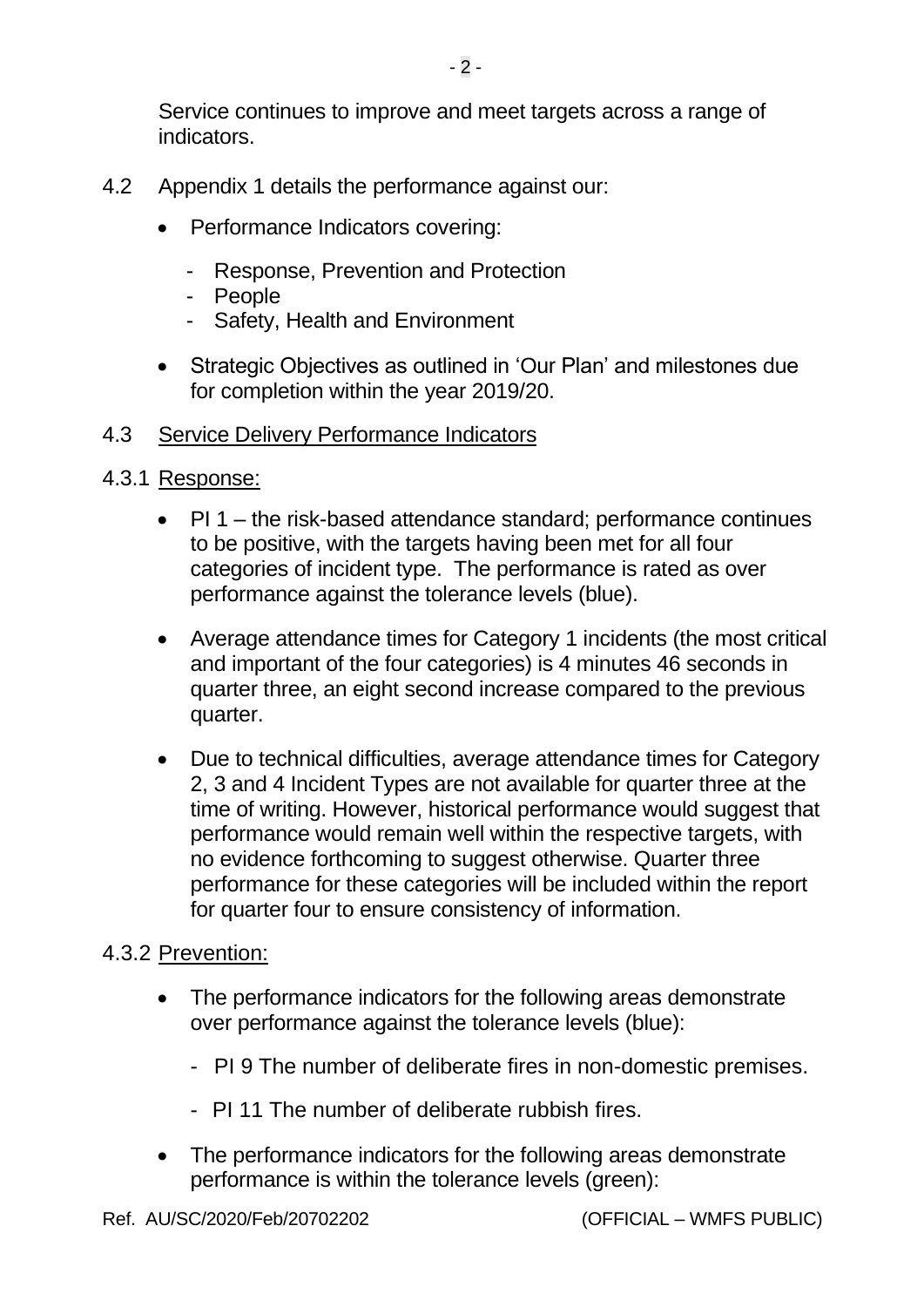- PI 2 The number of accidental dwelling fires.
- PI 8 The number of deliberate fires in dwellings.
- PI 10 The number of deliberate vehicle fires.
- The performance indicators for the following areas demonstrate under performance against the tolerance levels (red):
	- PI 3 Injuries from accidental fires in dwellings, taken to hospital for treatment.
	- PI 5 The percentage of Safe and Well visits referred by our partners.
	- PI 6 The number of Safe and Well points achieved by the Brigade.
	- PI 12 The number of deliberate fires in derelict buildings.
- The following two performance indicators do not have a performance rating assigned:
	- PI 4 The number of deaths from accidental fires in dwellings.
	- PI 7 The number of people killed or seriously injured in Road Traffic Collisions.

## 4.3.3 Protection:

- The performance indicators for the following areas demonstrate performance is within the tolerance levels (green):
	- PI 13 The number of accidental fires in non-domestic premises.
	- PI 14 The number of false alarm calls due to fire alarm equipment in dwellings and non-domestic premises.
- 4.4 People Support Services Performance Indicators
- 4.4.1 The performance indicator for the following area demonstrates over performance against the tolerance levels (blue):
	- PI 19 The average number of working days/shifts lost due to sickness (uniformed and Fire Control staff).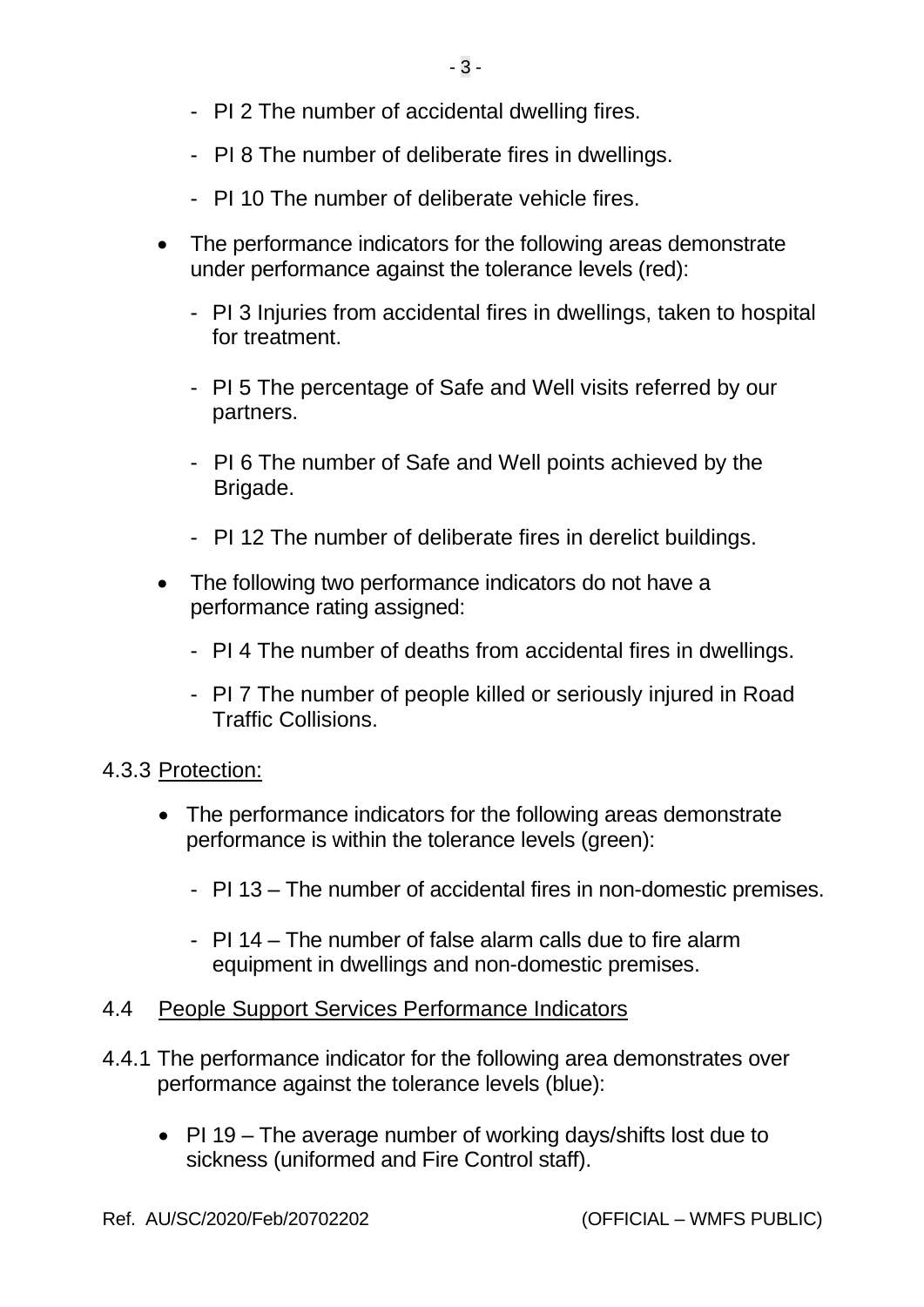- 4.4.2 The performance indicators for the following areas demonstrate performance is within the tolerance levels (green):
	- PI 15 The percentage of employees that have disclosed their disabled status.
	- PI 17 The percentage of all staff from black and ethnic minority (BME) communities.
	- PI 18 The average number of working days/shifts lost due to sickness (all staff).
- 4.4.3 The performance indicators for the following areas demonstrate under performance against the tolerance levels (red):
	- PI 16 The number of female uniformed staff.
	- PI 17a The percentage of uniformed staff from BME communities
	- PI 20 The average number of working days/shifts lost due to sickness (non-uniformed employees).
- 4.5 Safety, Health and Environment Performance Indicators
- 4.5.1 There are two areas where under performance has been demonstrated against the tolerance levels (red):
	- PI 21 The total number of injuries
	- PI 22 The total number of RIDDOR injuries.
- 4.5.2 The following performance indicators are all reported on an annual basis (in quarter four):
	- PI 23 To reduce the Fire Authority's carbon emissions
	- PI 24 To reduce the gas use of Fire Authority premises.
	- PI 25 To reduce the electricity use of Fire Authority premises.

## 5. **PERFORMANCE MANAGEMENT SYSTEM**

5.1 The InPhase performance management system is embedded across the organisation. It is envisaged that InPhase will be reviewed for its ongoing performance in the context of the ongoing development and implementation of 3PT.

Ref. AU/SC/2020/Feb/20702202 (OFFICIAL – WMFS PUBLIC) 5.2 In the meantime, full engagement with staff and departments across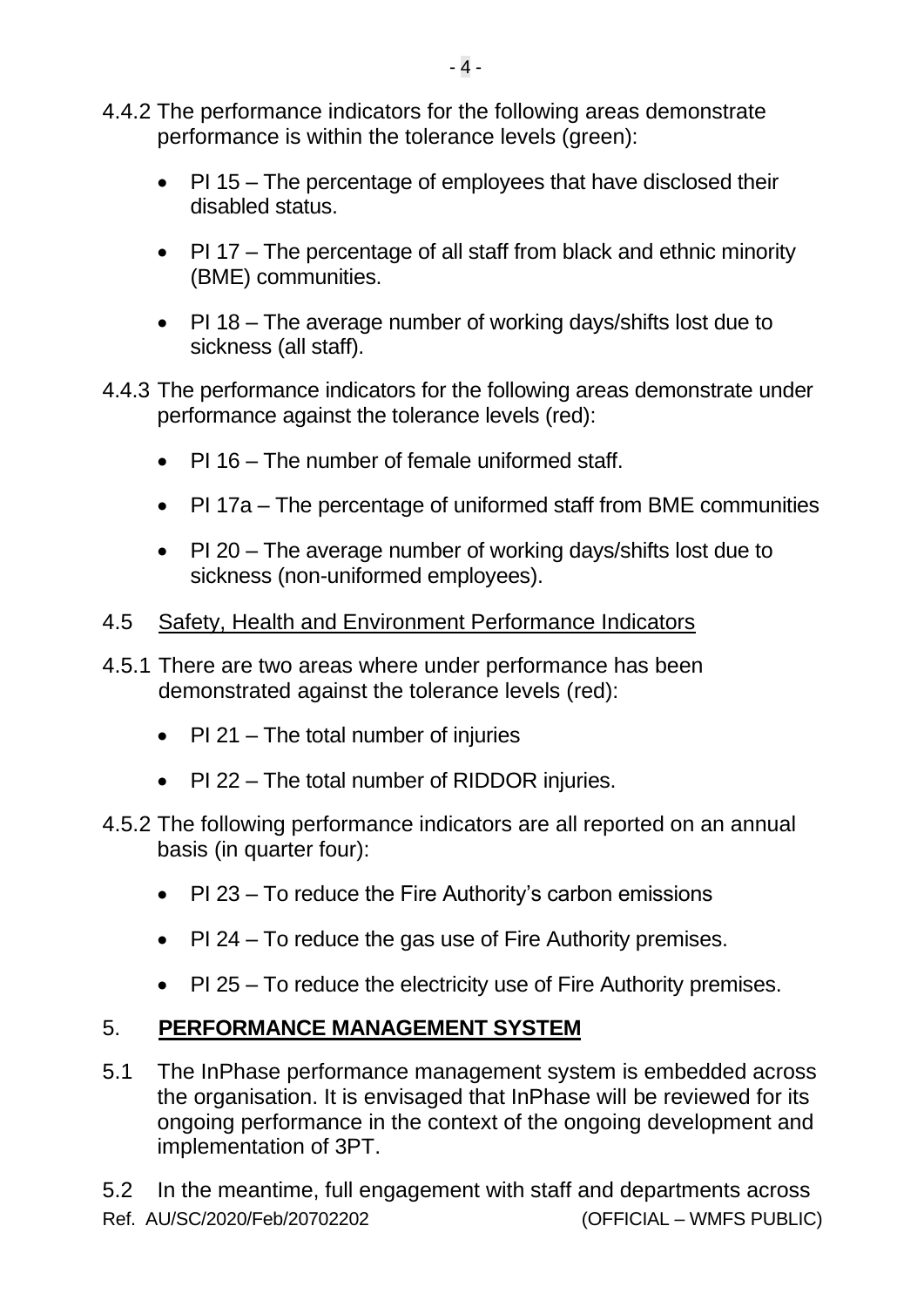the organisation continues with InPhase, ensuring the involvement of all key stakeholders and end users.

- 5.3 3PT is an acronym for a layered approach to portfolio, programme, project, and task management.
- 5.4 Introduction of the 3PT infrastructure has been completed. It is now subject to further development to manage performance in a project environment as work streams are identified for implementation.

### 6. **CORPORATE RISK**

- 6.1 Corporate Risks are those risks that, if realised, would seriously affect the Service's ability to carry out its core functions or deliver key objectives.
- 6.2 In accordance with the Corporate Risk Management Strategy, all risks maintained within the Corporate Risk Register have been reviewed by Senior Risk Owners in order to update the relevant triggers, impacts and control measures and determine a relevant risk score, if appropriate, based on assessment of likelihood and impact.
- 6.3 A report of progress against our Corporate Risks is submitted separately to the Audit and Risk Committee.

### 7. **EQUALITY IMPACT ASSESSMENT**

In preparing this report, an initial Equality Impact Assessment is not required and has not been carried out. The matters contained within this report will not lead to a policy change.

### 8. **LEGAL IMPLICATIONS**

The course of action recommended in this report does not raise issues which should be drawn to the attention of the Authority's Monitoring Officer.

### 9. **FINANCIAL IMPLICATIONS**

9.1 The level of response, protection and prevention resources required to achieve the targets for the operational indicators shown in Appendix 1 were considered as part of the Authority's 2019/2020 budget setting process which established a total revised net budget requirement of £98.131 million. As at the end of December 2019 actual expenditure was £72.171 million compared to a profiled budget of £72.193 million resulting in a £0.022 million underspend.